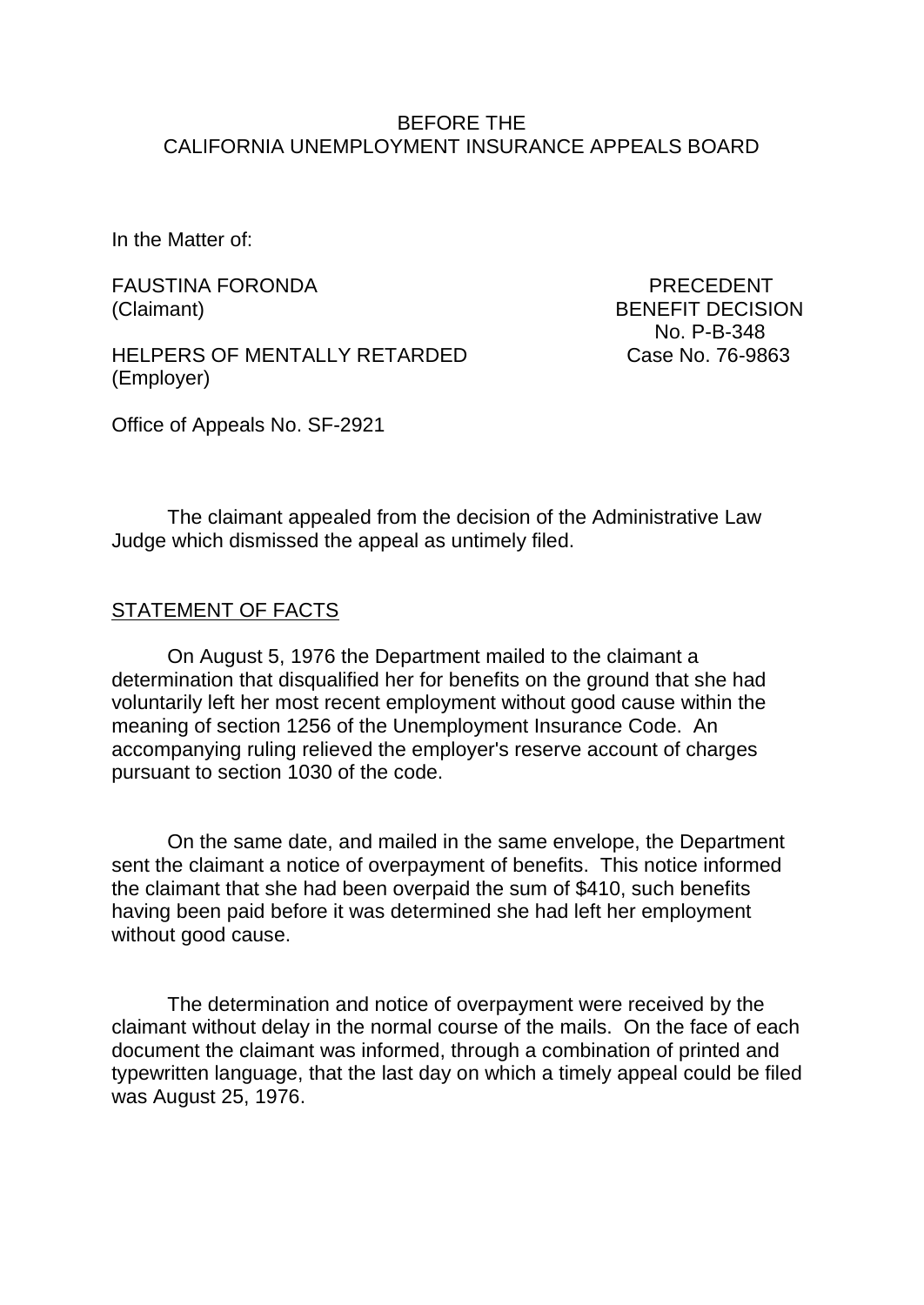The claimant's appeal was filed by means of a letter dated and postmarked September 11, 1976. Such appeal, therefore, was filed 17 days beyond the indicated deadline.

At the hearing before the Administrative Law Judge, evidence was received on the question of timeliness of the appeal as well as on the merits of the case. The hearing judge found that she had not demonstrated "good cause" for the late filing. He therefore dismissed her appeal and did not decide the matter on the merits.

Our review of the entire record, including the hearing transcript, leads us to the same factual conclusion as that reached by the Administrative Law Judge as to the reason for the late appeal. The claimant read and understood the meaning of the 20-day time limit on the determination and on the notice of overpayment. However, she erroneously interpreted certain other language contained in the determination which informed her she was disqualified until she returned to work and earned at least \$410 in bona fide employment. This language, which appears on all determinations when applicable, is a paraphrase of section 1260(a) of the code which provides that disqualifications assessed under section 1256 are to be "purged" by earning five times the weekly benefit amount in bona fide employment. The claimant was also given a verbal explanation of the "purging" procedure by a Department representative at the local claims office.

The claimant mistakenly believed that she could not appeal the determination until she had earned the \$410. The error was entirely her own and it is not contended that the Department in any way misled or misinformed her.

The claimant's eventual appeal was triggered by her receipt of a form letter from the Department, dated September 9, 1976, requesting her to make arrangements to repay the \$410 overpayment. (It is, of course, merely coincidence that the amount of overpayment and the amount required to "purge" the disqualification are identical.) In her reply letter, which was accepted as an appeal, she stated she had "kept silent" because she had not earned the required \$410, and she asked for "a chance to appeal."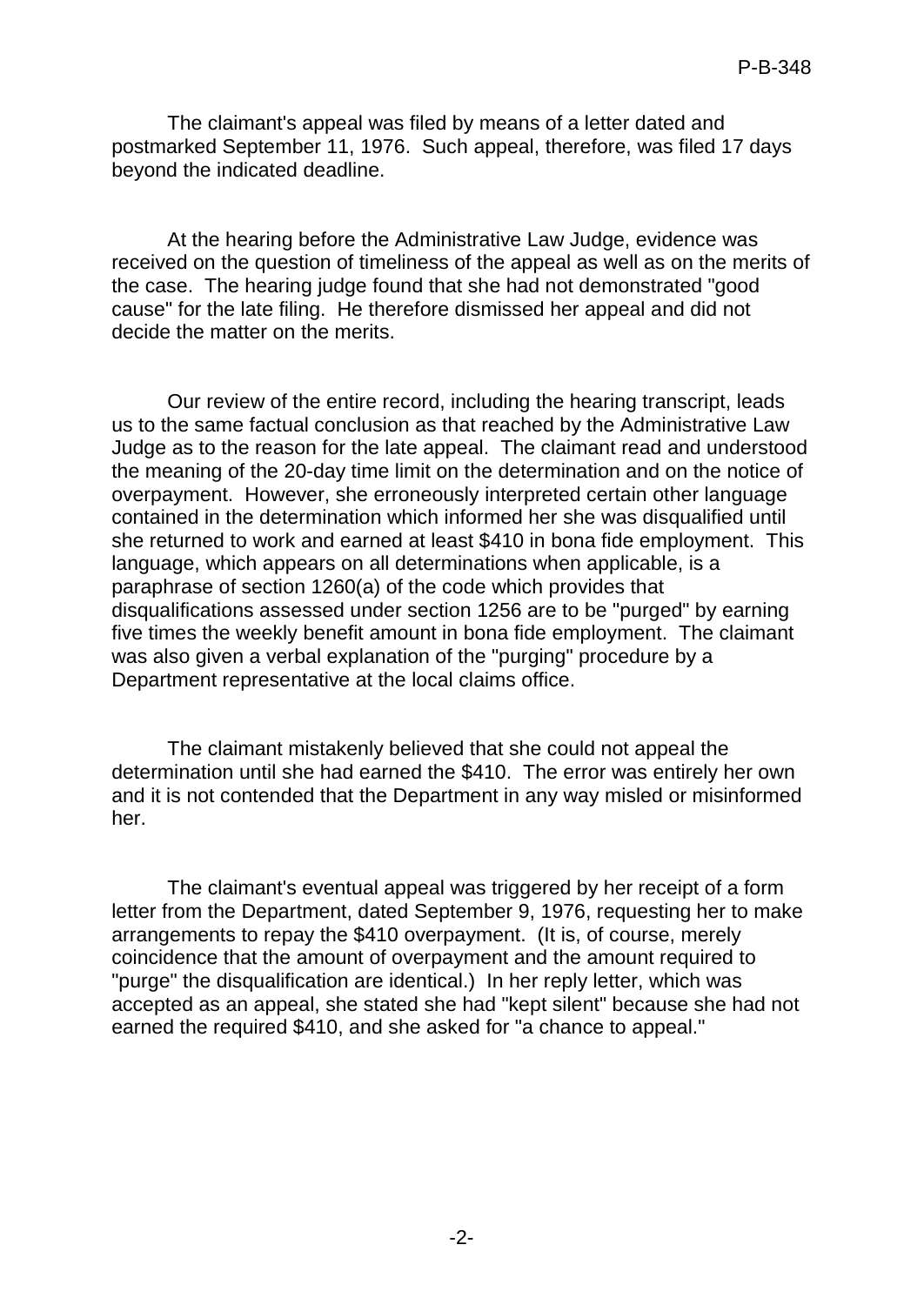## REASONS FOR DECISION

The question we are called upon to decide is: Does a claimant who filed her appeal 17 days late solely because of a mistake on her part regarding appeal rights and procedures have good cause for the lateness to be excused under the applicable statutes?

Prior to January 1, 1976, sections 1328 (covering determinations) and 1377 (covering notices of overpayment) of the Unemployment Insurance Code provided a 10-day time limit on appeals. These statutes also provided that the 10-day limit "may be extended for good cause." However, the statutes neither stated nor suggested what might constitute "good cause."

A number of court decisions have provided some judicial guidelines for interpreting the phrase "good cause." Thus, in Gibson v. Unemployment Insurance Appeals Board (1973), 9 Cal. 3d 494, 108 Cal. Rptr. 1, 509 P 2d 945, the California Supreme Court held that where an appeal was filed three days late because of a clerical error in the office of the claimant's attorney, the late appeal was legally excusable under the "good cause" language of the statute. A virtually identical result was reached by the Court of Appeal in Flores v. Unemployment Insurance Appeals Board (1973), 30 Cal. App. 3d 681, 106 Cal. Rptr. 543.

However, in Fermin v. Department of Employment (1963), 214 Cal. App. 2d 586, 29 Cal. Rptr. 642, the court refused to excuse a three months' delay where no particular explanation was offered for the late filing. In Perez v. Unemployment Insurance Appeals Board (1970), 4 Cal. App. 3d 62, 83 Cal. Rptr. 871, the court likewise declined to excuse a five months' delay occasioned solely by the claimant's belief that the adverse determination was correct.

In the recent case of Martinez v. California Unemployment Insurance Appeals Board (1976), 63 Cal. App. 3d 500, 133 Cal. Rptr. 806, the court considered an appeal filed 20 days late. The claimant offered a combination of reasons for his late filing. He was "mad" at being disqualified; he was moving; and his wife and children had the flu. The court found that the proffered excuses did not amount to "good cause" for the untimely filing.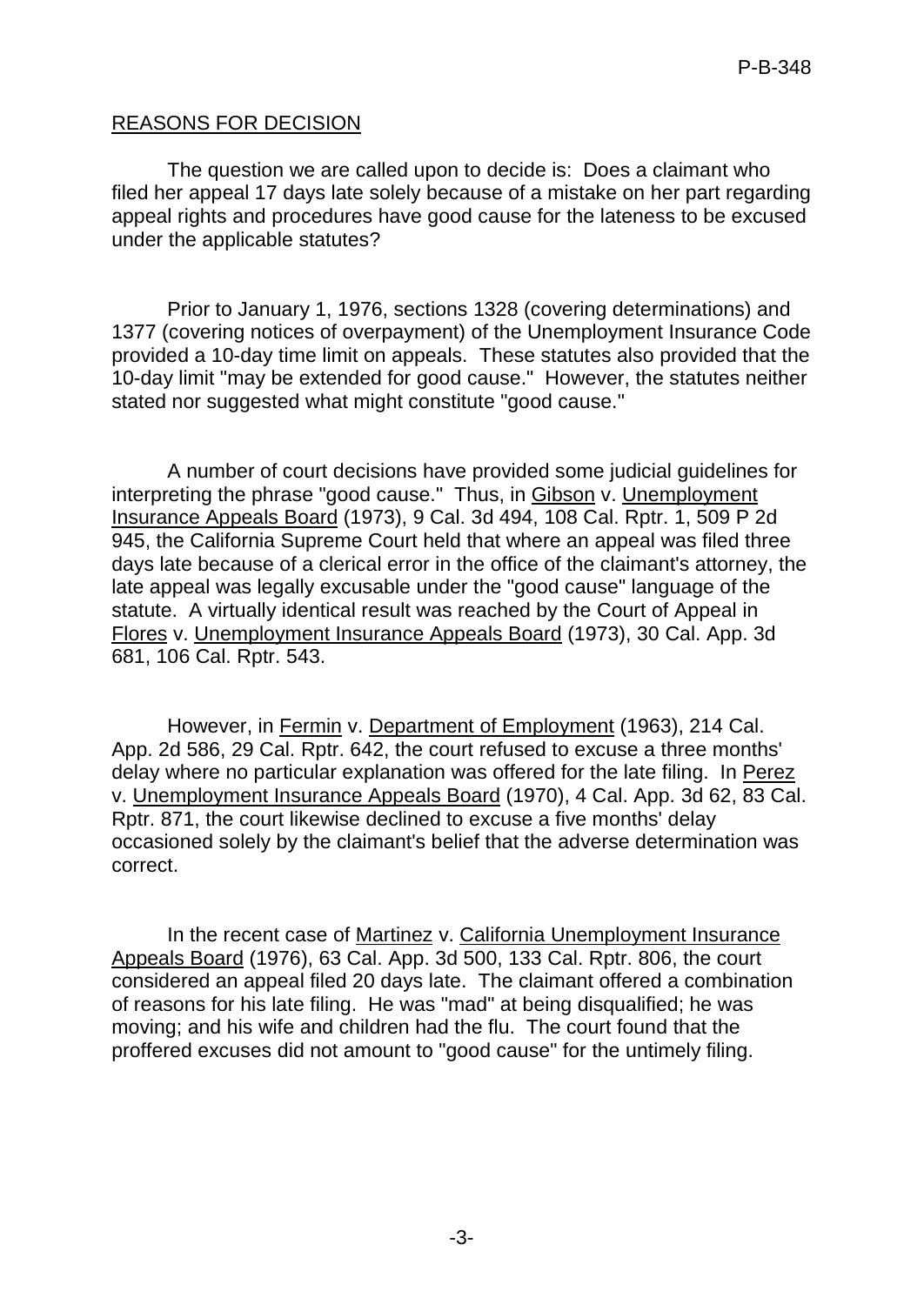Another recent pertinent decision is United States Postal Service v. Unemployment Insurance Appeals Board (1976), 63 Cal. App. 3d 506, 134 Cal. Rptr. 19. That case involved an untimely appeal by an employer. The appeal was three days late, and the reason advanced by the employer for the untimely filing was that a change of mailing address for Department notices and determinations had caused some delays in processing such notices and determinations. The employer characterized such problems as temporary, and stated they would shortly be eliminated. Applying the rationale of the Gibson case, the court held that the employer's delay was excusable under the "good cause" provision of section 1328. The court also emphasized that, in determining whether "good cause" exists, the same criteria shall be applied to claimants and employers alike without distinction.

The latest decision by an appellate court on this issue, and one we believe to be highly significant, is the case of Amaro v. California Unemployment Insurance Appeals Board (1977), \_\_\_ Cal. App. 3d \_\_\_, 135 Cal. Rptr. 493. In that case, the claimant's appeal was filed one month and one day beyond the statutory deadline. Her explanation was that she was upset about being denied benefits and had failed to read the portion of the determination relating to appeal rights. Later on, after the appeal time had run, she filed an appeal on the advice of a friend, The court held that she had failed to demonstrate good cause for the late appeal. We shall revert to the Amaro case later.

It should be noted at this point that all of the cases we have cited above, including Amaro, involved the construction of section 1328 (and by logical inference section 1377) in the old form. As previously noted, these sections of law were amended effective January 1, 1976. The claimant's case is governed by the new version of the statute.

The amendments made two changes in sections 1328 and 1377. The appeal period was lengthened to 20 days and certain criteria for adjudicating "good cause" were added. Both statutes now read, in part:

" 'Good cause,' as used in this section, shall include, but not be limited to,mistake, inadvertence, surprise, or excusable neglect."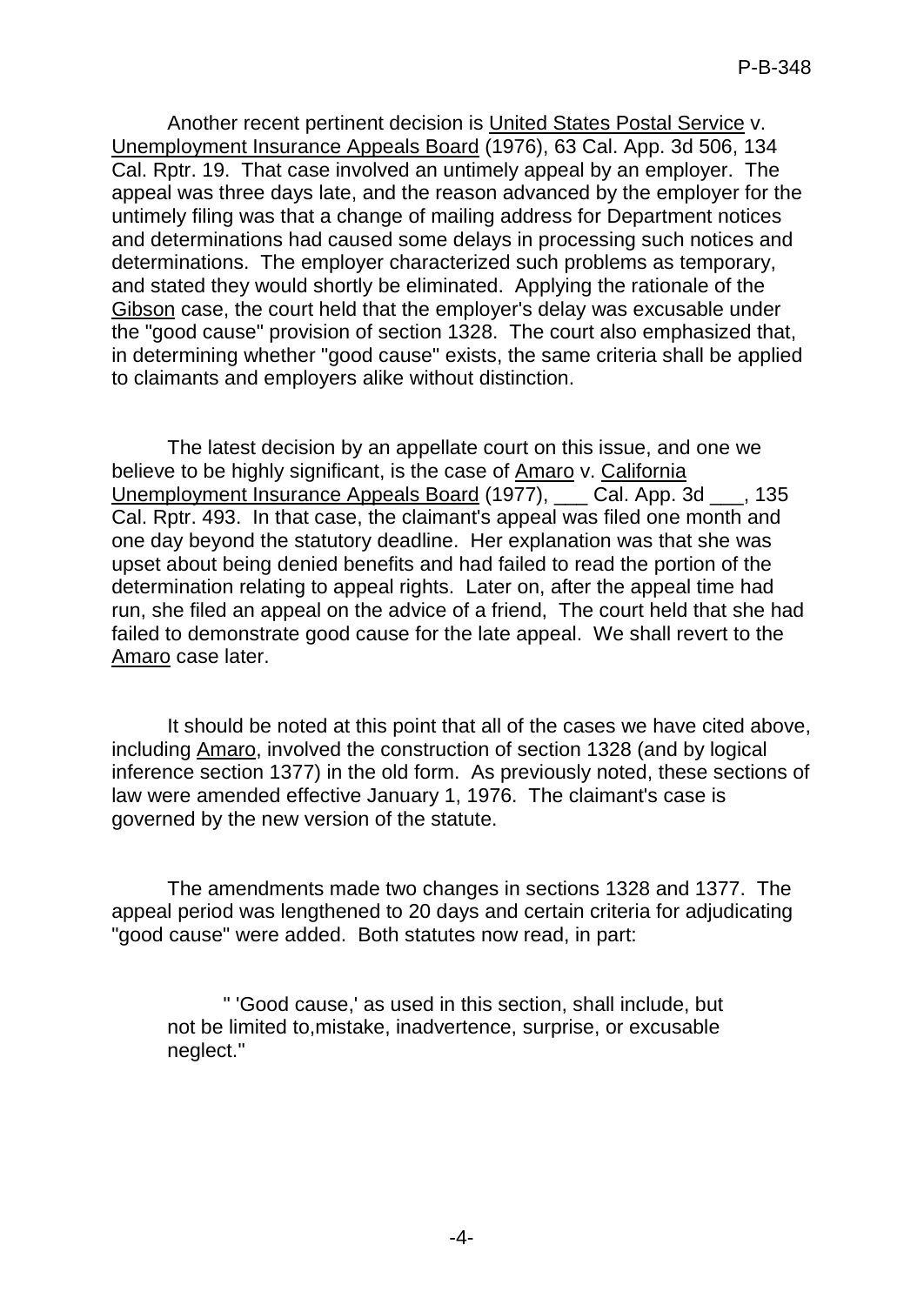As the court pointed out in Amaro, these concepts are taken generally from section 473 of the Code of Civil Procedure.

As far as we know, there have been no appellate court decisions issued up to the moment that construe these statutes in their new form. Nor have we previously issued any precedent decisions relating to the amended versions. However, over the years, we have considered various aspects of timeliness of appeal issues.

We have consistently held that the issue of timeliness of appeal involves a concurrent jurisdictional question. Unless an appeal is timely filed, or unless it is found that there is "good cause" under the statute for a late filing, the Administrative Law Judge has no jurisdiction to decide the case on the merits (Appeals Board Decisions Nos. P-B-36, P-B-199, and P-B-220). Procedurally, hearing judges have the discretion either to make an immediate finding on the "good cause" question at the outset of the hearing following receipt of appropriate evidence, or to take evidence on the merits as well as on timeliness, reserving decision on the timeliness issue.

We have held that "good cause" exists for a late appeal when the delay is occasioned by nonreceipt of the determination by an appellant (Appeals Board Benefit Decisions Nos. 4909 and 5914). However, we have not found "good cause" where an appeal was filed a month late because the appellant failed to apprise the Department of a change of address, and also failed to make arrangements for forwarding of mail (Appeals Board Benefit Decision No. 5966).

We have found "good cause" when a late appeal is the result of erroneous information or advice from the Local Office which discourages the filing of an appeal (Appeals Board Benefit Decision No. 6504).

We have also considered cases where claimants had become ineligible for unemployment insurance benefits because of disability occurring before or during the statutory period for appealing disqualifications under section 1256 of the code. In some of these cases, the claimants have mistakenly believed their ineligibility for benefits foreclosed their appeal rights concerning the previous separation from employment. We have held that late appeals due to mistakes of this kind may be excused under the "good cause" exception of the statute.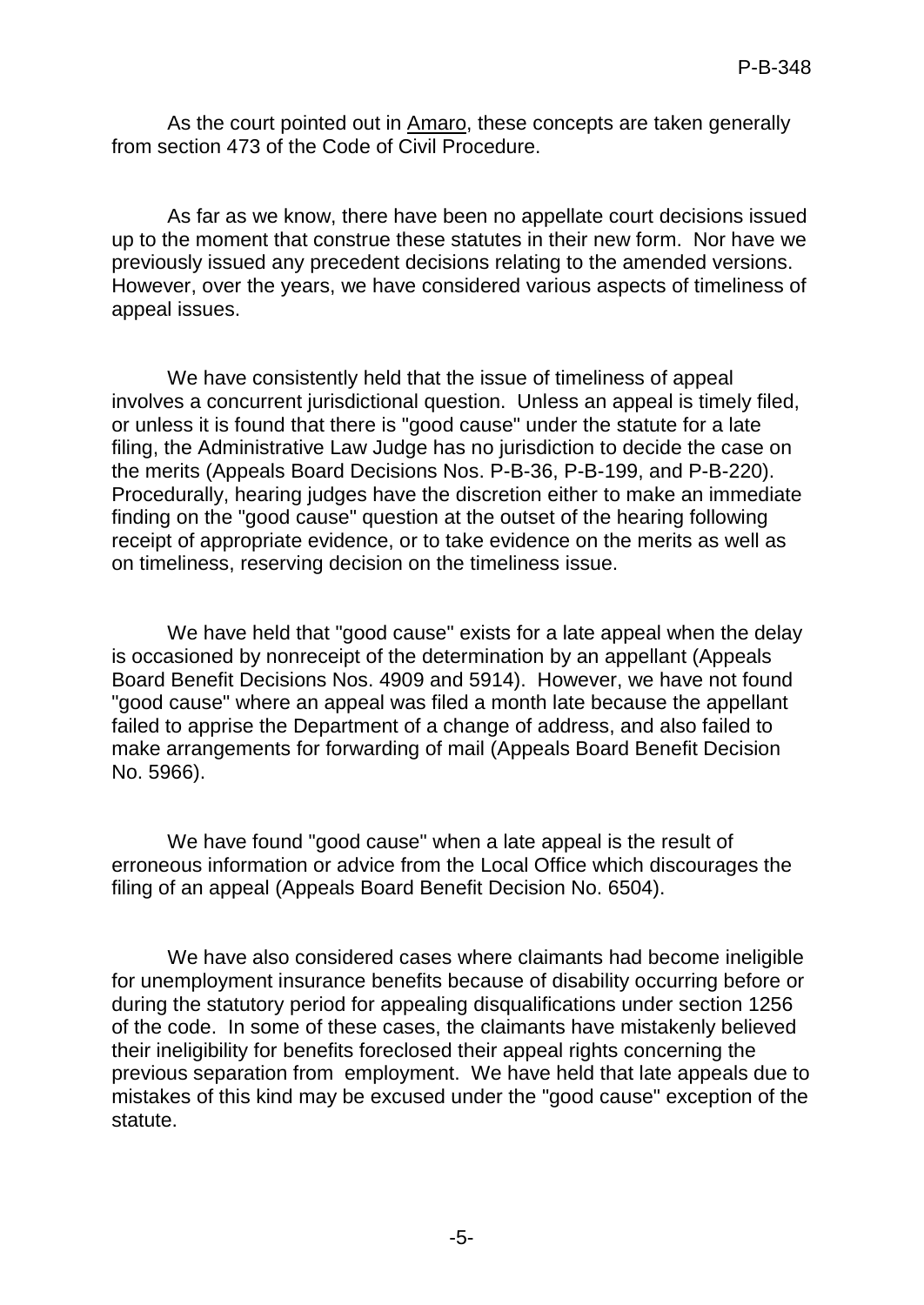In the case at hand, we are called upon to adjudicate "good cause" in a factual matrix that seems clearly to come within the ambit of the new statutory language. In the absence of a controlling court decision on this point, we must provide our own interpretation of "mistake" as used in the new sections.

The administrative law judge has found that the claimant's late appeal was the direct result of her misapprehension of her appeal rights. As the hearing judge stated: "She did read the 20-day limit for filing, but thought the Department interviewer's statement [that the claimant would not be eligible for benefits until she purged the disqualification by earning \$410 in bona fide employment] took precedence." As we have already stated, we fully concur with the Administrative Law Judge's finding as to the reason for the late appeal.

The claimant clearly made a mistake. Of that there is no question. She confused purging a disqualification with filing an appeal from an adverse determination. Whatever fault was involved was solely that of the claimant. However, the record indicates that as soon as she understood appeal rights and procedures she immediately filed her appeal. On these facts, has the claimant demonstrated "good cause" for excusing the untimely appeal?

We shall confine ourselves in this decision to the concept of "mistake" in the statute, for that is what is involved. We need not now explore the meanings of "inadvertence, surprise, or excusable neglect."

Perhaps the first question to be considered is what kind of "mistake" does the statute contemplate? There is no problem with the general meaning of the word "mistake." The difficulty arises with trying to determine the subject matter of the mistake. Does the statute refer to a mistake concerned wholly with appeal rights and procedures as such, or does it intend some broader meaning?

There are innumerable kinds of "mistakes" which appellants may offer as explanations for untimely appeals. For example, a claimant may erroneously believe he has been hired in a new position and will not need benefits. He allows his appeal time to expire, but upon learning the new job has fallen through, he files a late appeal. An employer may forego appealing because he mistakenly thinks his account will not be charged. When he discovers that it will be, he appeals after the time has run.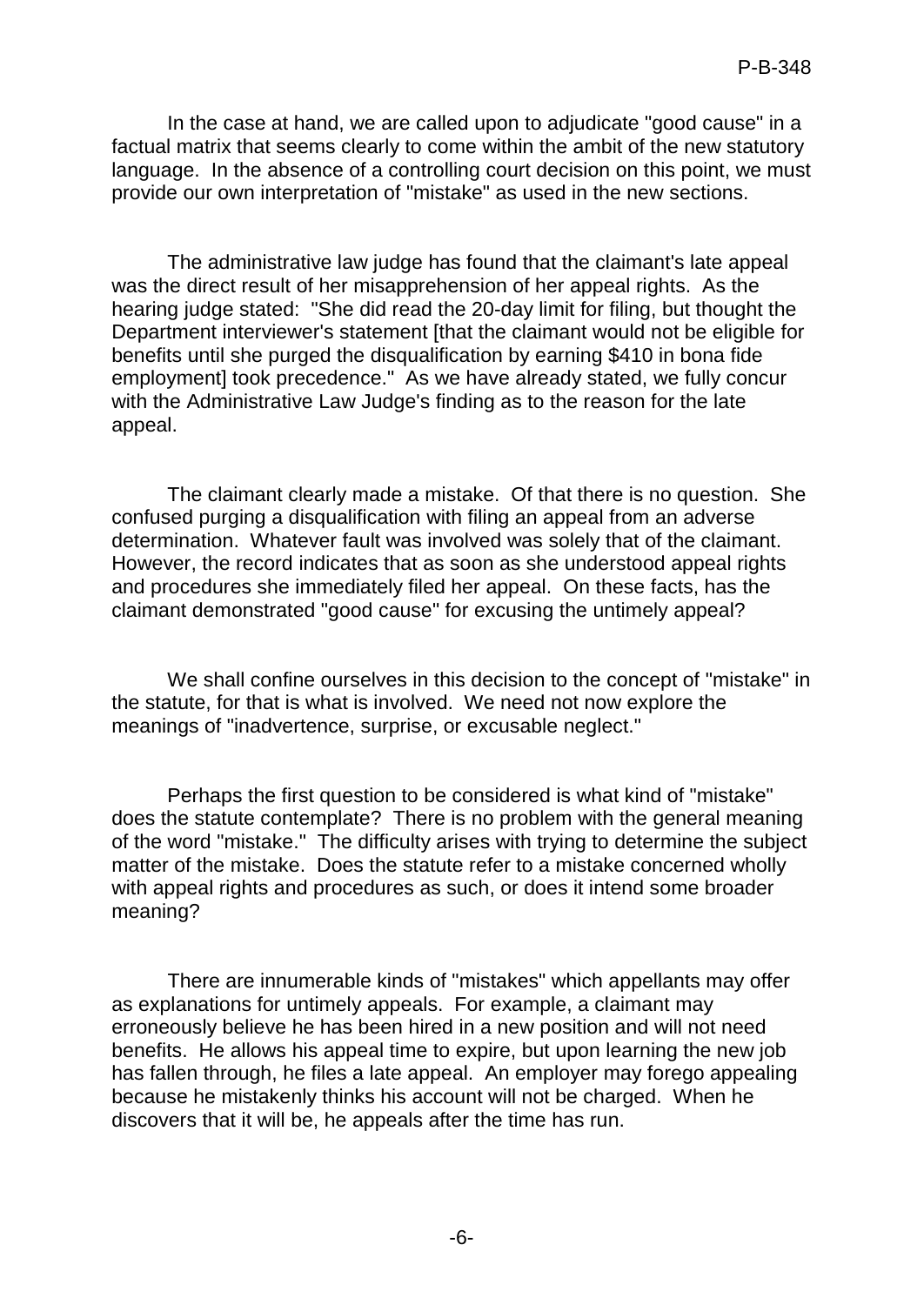In a broad sense, it could be argued that such late appeals resulted from "mistakes." But are these the types of "mistakes" envisioned by legislative intent in the statute? We think not. In our judgment, the statute is intended to cover only "mistakes" involving appeal rights, procedures, and time limits as such. We do not believe the Legislature intended by this language to embrace "mistakes" relating to extrinsic matters.

The claimant clearly meets this test. She was completely -- but sincerely -- mistaken in believing she could not appeal until she had purged the disqualification by sufficient earnings. Her late appeal was the direct result of a mistake relating to appeal rights. The delay of 17 days was not inordinate, and as soon as she understood her rights, she took immediate steps to file the appeal. This is the type of situation, in our view, for which the statute was intended to afford relief.

In reaching this result, we have been greatly influenced by the rationale of the court in the recent Amaro decision. The final sentence of the court's opinion appears to be the key to the entire question of untimely appeals:

". . . Since the delay in seeking the appeal was substantial, and the stated reason for delay less than substantial, we conclude that the trial court correctly denied the relief sought by petitioner."

The court's approach, as set forth in the above language, represents the identical philosophy that we have employed over the years on timeliness issues. The more substantial the delay, the more substantial must be the reason demonstrated for the delay, and an extraordinary delay must have an extraordinary explanation.

We note that the court in Amaro took cognizance of the change in wording of section 1328 effective January 1, 1976, although the case itself involved the old version of the section. We see nothing in the court's opinion that suggests there will be any departure from the rationale of previous decisions as a result of the new language added to the statute.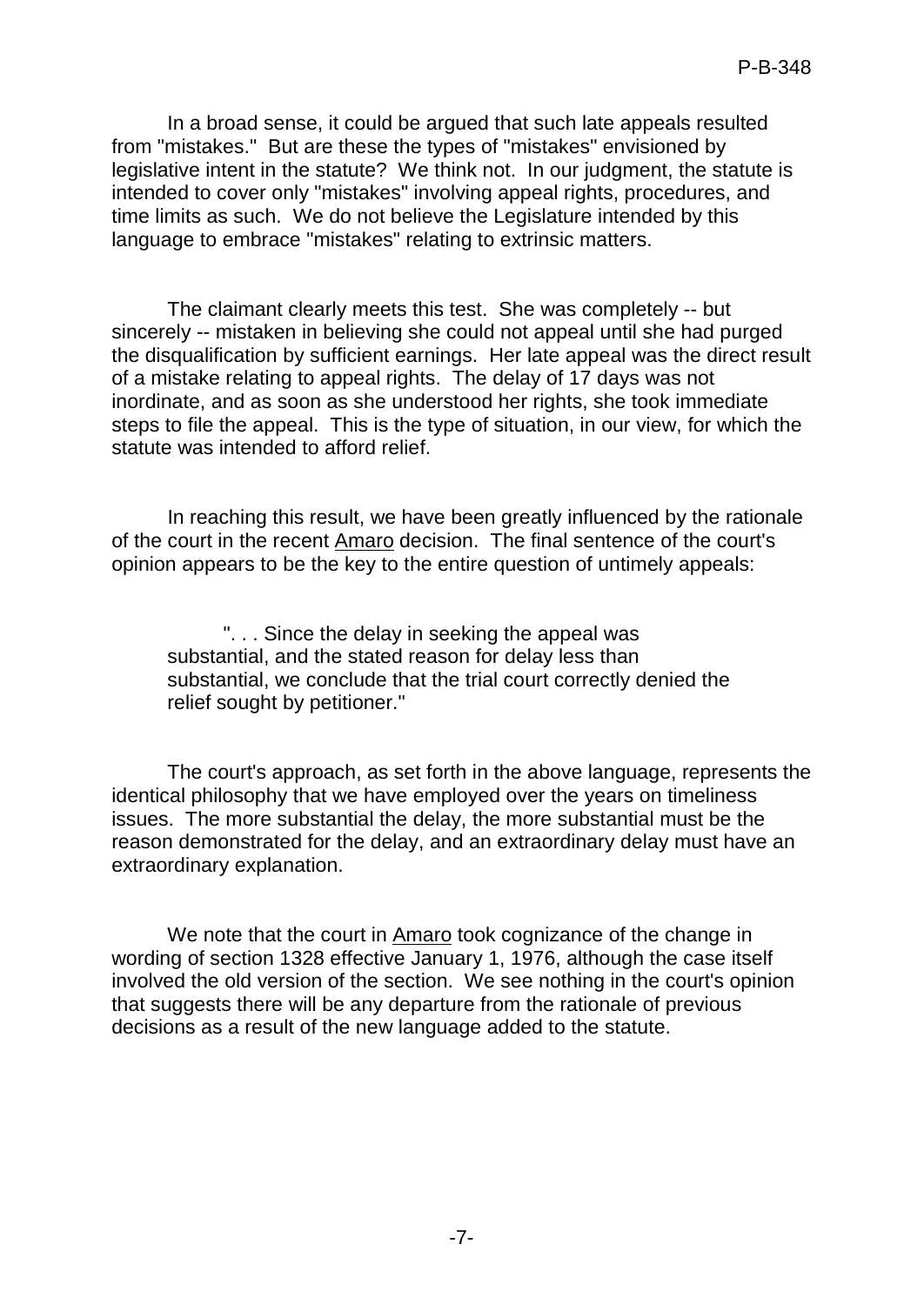In deciding whether relief should be granted in untimely appeal situations, administrative law judges should consider all relevant factors, including:

- (1) The length of the delay;
- (2) The reason for the delay;
- (3) The diligence of the appellant in acting to protect his rights;
- (4) What prejudice, if any, may result for the other parties or the Department if relief is granted (e.g., will witnesses still be available; has evidence been destroyed; are pertinent records still available, etc.?)

Each case of an untimely appeal should be evaluated on its own particular facts. Instead of rigid formulas, common sense and basic equity should be applied in making a decision as to whether relief should be granted to the dilatory appellant.

## DECISION

The decision of the Administrative Law Judge is set aside. The matter is remanded to the Administrative Law Judge for a decision on the merits.

Sacramento, California, May 12, 1977.

## CALIFORNIA UNEMPLOYMENT INSURANCE APPEALS BOARD

DON BLEWETT, Chairperson

MARILYN H. GRACE

CARL A. BRITSCHGI

RICHARD H. MARRIOTT

DISSENTING - Written Opinion Attached

# HARRY K. GRAFE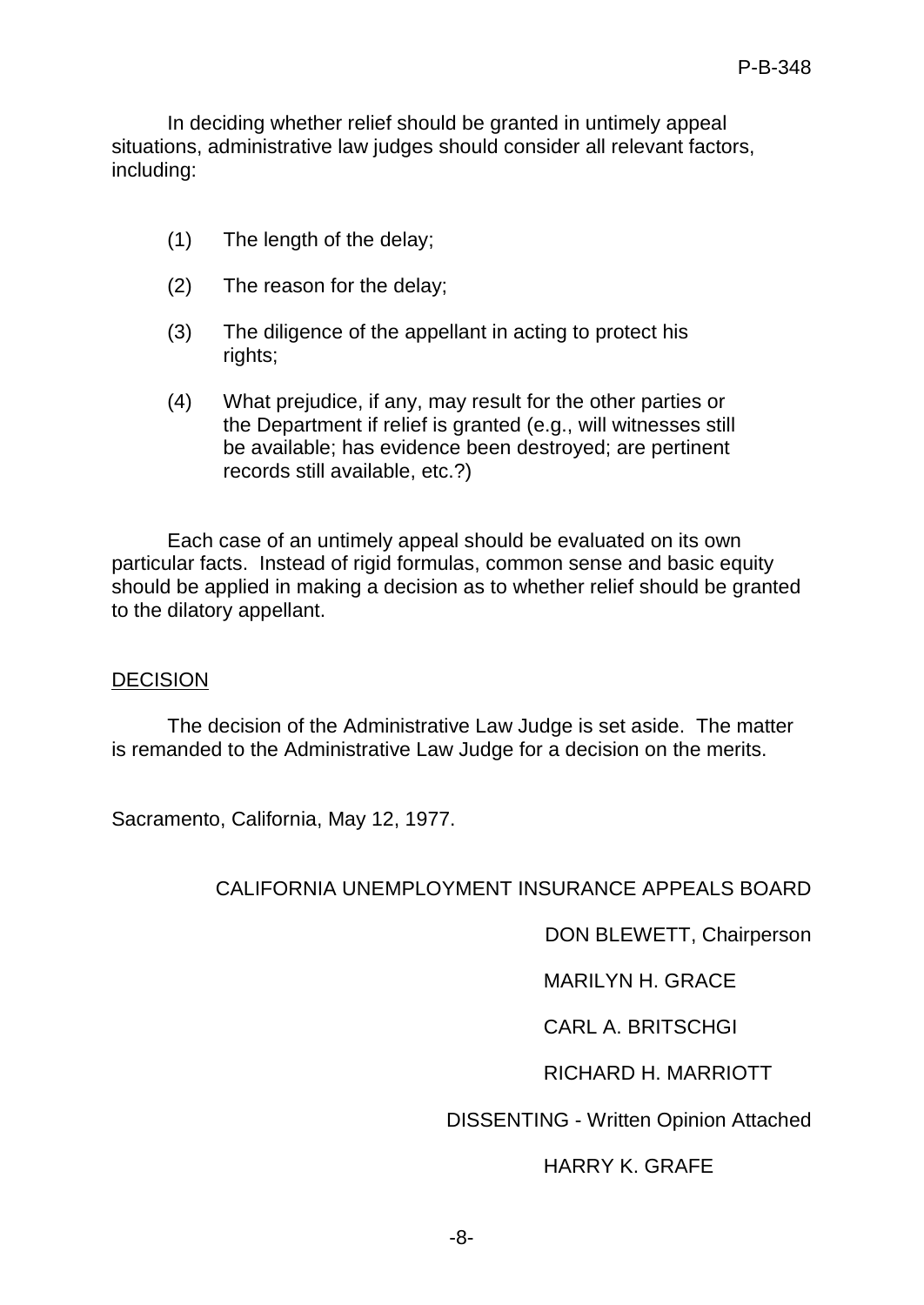# DISSENTING OPINION

### I dissent.

When the legislature conferred upon this Board the power to designate certain of our decisions as "precedents," and thus bind the Employment Development Department, Department of Benefit Payments, and the Administrative Law Judges, that authority came to us coupled with the implied trust that such decisions would be consistent with the precedents established statutorily by legislative enactment and decisionally by judicial decree. The instant "precedent decision" does not honor and obey that trust. Rather, the majority decision ignores the sage advice penned by "Publius" in The Federalist Papers while our government was still in its embryonic stage:

"It will be of little avail to the people that the laws are made by men of their own choice, if the laws be so voluminous that they cannot be read, or so incoherent that they cannot be understood...or undergo such incessant changes that no man, who knows what the law is to-day, can guess what it will be to-morrow."

In the instant case, the majority set out to confect a rule to govern which types of "mistakes" will constitute good cause for filing of untimely appeals. The product of their labor, unfortunately, is a hodge-podge of mumbo-jumbo which leaves unanswered the main question (viz., what types of "mistake" come within the purview of §1328), which makes the dimension of time the overriding consideration, and which (in my humble opinion) misstates the rule in Amaro v. California Unemployment Insurance Appeals Board (1977), 65 Cal App 3d 715. On the other hand, the majority overlook the fact that ample precedent is currently existent and readily available for use in deciding most cases under the amended §1328 and 1330.

Effective January 1, 1976, §1328 and 1330 were rewritten to add the proviso that "good cause" for the untimely filing of an appeal "shall include, but not be limited to, mistake, inadvertence, surprise, or excusable neglect." (Statutes 1975, Chapter 979, emphasis added) The underscored language is identical to the provisions of §473 of the Code of Civil Procedure, which for 105 years have been the tests applied by the courts of this state for relieving parties from judgments, orders, or other proceedings taken against them.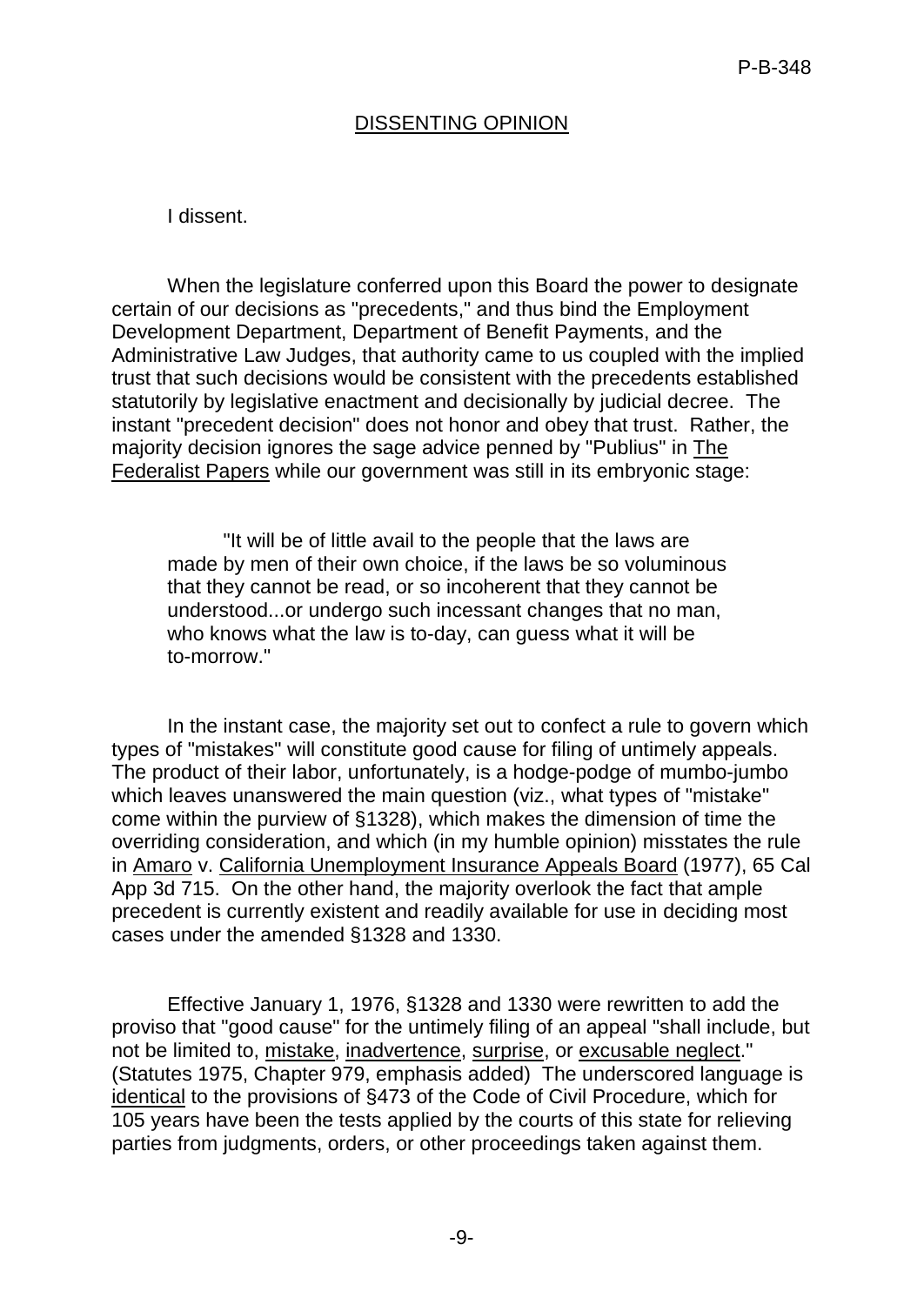Since the enactment of §473 in 1872, a veritable mass of decisional law has been accumulated, catalogued and annotated, so that anyone desiring to learn the judicial interpretation and meaning of "mistake, inadvertence, surprise or excusable neglect," with respect to being relieved of defeat by default, need only consult the published reports of our appellate courts. Thus, there is more than ample precedent extant as to the meaning of "mistake" within the context of §1328 and 1330, and there is no need for this Board to manufacture new rules.

Moreover, there is sound judicial precedent requiring that the court-decreed precedents applicable to §473 be used to interpret the provisions now amended into §1328 and 1330. In 1963, the legislature enacted the so-called Government Tort Liability Act (Government Code §900 et seq.), following the landmark decision in 1961 in Muskopf v. Corning Hospital Dist. (55 Cal 2d 211) in which the California Supreme Court struck down the doctrine of sovereign immunity. The procedures for filing claims against government entities in this act are complex, with specific time limitations imposed upon claimants. In Government Code §911.6, the legislature wrote an exculpatory provision, excusing untimeliness in filing claims where the failure was through "mistake, inadvertence, surprise, or excusable neglect." In Viles v. State of California (1967), 66 Cal 2d 24, the Supreme Court ruled:

"The showing required of a petitioner seeking relief because of mistake, inadvertence, surprise or excusable neglect under [the Government Tort Liability Act] is the same as required under §473 of the Code of Civil Procedure for relieving a party from a default judgment." (66 Cal 2d at 29, emphasis added.)

Viles was a case in which the claim was filed untimely by reason of mistake, and the court, true to its rule, applied the §473 tests. I submit, that the use by the legislature of the identical language from Code of Civil Procedure §473 in Government Code §911.6 (and later in Government Code §946.6 as well) and the Viles case, all stands as firm precedent for the use of the §473 interpretation with regard to Unemployment Insurance Code §1328 and 1330. In fact, the legislature, being presumed to know the judicial interpretation of the identical timeliness provisions in the Government Tort Liability Act, must have meant the same interpretation to apply to §1328 and 1330 as a general rule of statutory construction, and had the legislature intended otherwise, it would have so stated.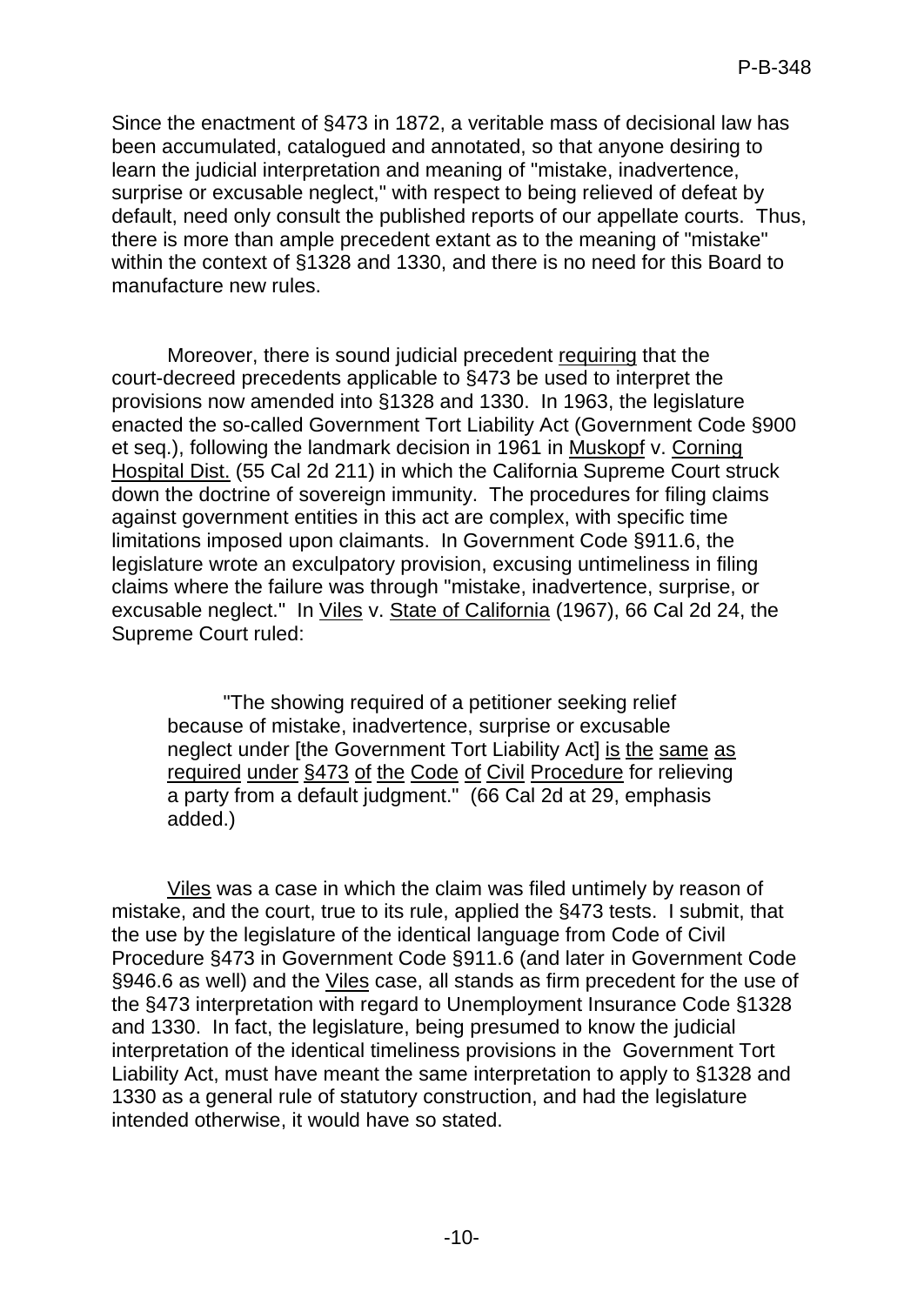Just as the Supreme Court held in the leading case of Gibson v. Unemployment Insurance Appeals Board (9 Cal 3d 494) with regard to the interpretation of §1328 and 1330 prior to the January 1, 1976 amendment, the courts in interpreting §473 have also applied its remedial features liberally toward the goal of permitting a proceeding on the merits (Benjamin v. Dalmo Manufacturing Co., 31 Cal 2d 523; Vertanian v. Croll, 117 Cal App 2d 639; Ramsey Trucking Co. v. Mitchell, 188 Cal App 2d 862). But, just as the decision states in Gibson, relief is not granted in every case (Salazar v. Steelman, 22 Cal App 2d 402; Security Truck Line v. Monterey, 117 Cal App 2d 441; Fidelity Federal Savings & Loan Association v. Long, 175 Cal App 2d 149.

Turning to the judicial decisions under §473 where, as here, there has been a mistake of law, the cases indicate that the determining factor is the reasonableness of the misconception (Waite v. Southern Pacific Co., 192 Cal 467; Beard v. Beard, 16 Cal 2d 645; Svistunoff v. Svistunoff, 108 Cal App 2d 638; Fickeisen v. Peebler, 77 Cal App 2d 148; Roehl v. Texas Co., 107 Cal App 708). As the court stated in A&S Air Conditioning v. Moore Co. (184 Cal App 2d 617):

". . . The issue of which mistakes of law constitute excusable neglect presents a fact question; the determining factors are the reasonableness of the misconception and the justifiability of lack of determination of the correct law. . . . Although an honest mistake of law is a valid ground for relief where a problem is complex and debatable, ignorance of the law coupled with negligence in ascertaining it will certainly sustain a finding denying relief. . . ." (184 Cal App 2d at 620)

In some cases relief has been denied where there was mistake or inadvertence, but the party was negligent. In such case, the decision is based on inexcusable neglect, as in the following: Slater v. Selover (25 Cal App 525) where the defendant gave the summons to his business partner, who forgot about it; Yarbrough v. Yarbrough (144 Cal App 2d 610) where the defendant was served with summons but claimed he mislaid the documents; Fulton & Co. v. United States Overseas Airlines (194 Cal App 2d 546) where the corporation president turned the matter over to his advertising adviser, who turned it over to an attorney, who did nothing; and Kooper v. King (195 Cal App 2d 621) where the summons and complaint were simply filed and forgotten.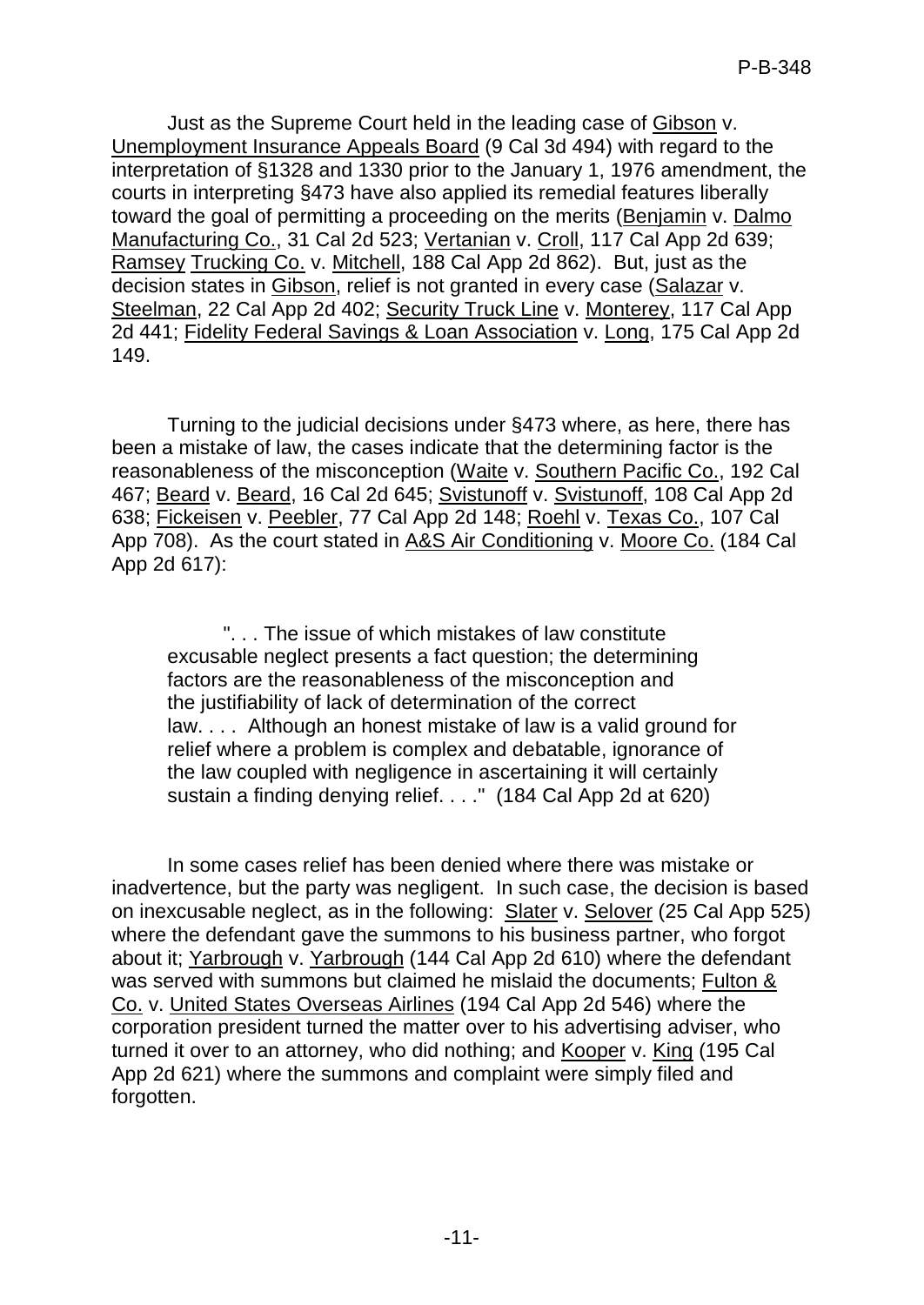In the case now before this Board, the claimant received the Department's determination shortly after it was mailed. She reads and understands English. She read the provision that any appeal "must be filed on or before 8/25/76 to be timely." However, the claimant recalled that during a conversation with a Department interviewer at an earlier date, she was told she would have to earn \$410 before the Department would remove her disqualification. She believed the information given her by the interviewer took precedence. When the claimant received a further letter from the Department dated September 9, she decided to appeal. Her appeal was 17 days late.

To me, the case here is governed by the rule announced in A&S Air Conditioning v. Moore Co. (supra). That judicial authority is applicable here and supports the decision of the Administrative Law Judge, which finds there has not been a showing of good cause for the untimely appeal. In A&S Air Conditioning, the court held that "ignorance of the law coupled with negligence in ascertaining it will certainly sustain a finding denying relief." Here, the claimant was confused concerning the remedies available to her, but she could have removed that confusion and easily ascertained with certainty her rights by the simple expedient of a phone call to the Department and a further conversation with the interviewer. Such is the course of action that a prudent person would be expected to follow. What we have then is a neglect to clarify a mistake, which neglect cannot be said to be excusable. Consequently, relief would be denied either under §473 of the Code of Civil Procedure or §1328 of the Unemployment Insurance Code.

Finally, the majority, in manufacturing their unprecedented tests in disregarding §473, announce great reliance on the Amaro case (supra). My reading of **Amaro** does not find support for such reliance. The true rule reached by the court in Amaro is that dismay occasioned by the denial of benefits does not constitute good cause for the late filing of an appeal. The claimant also argued that the doctrine of equitable estoppel should be applied against the Department, but the court rejected that argument, citing strong public policy reasons therefor. The court explained that, to substitute the doctrine of equitable estoppel for the statutory time limit would have the effect of wiping out time limitation. In this discussion, the court noted that, subsequent to the late appeal by Amaro, the legislature had amended §1328 (as described supra), but the court pointed out that the legislature had not eliminated the existence of a time limit, and had extended the limit to 20 days and had added the "good cause" provisions in the terminology of Code of Civil Procedure §473. Nowhere in the court's decision does it say what the majority opinion indicates. The quotation of the final sentence of the Amaro decision,